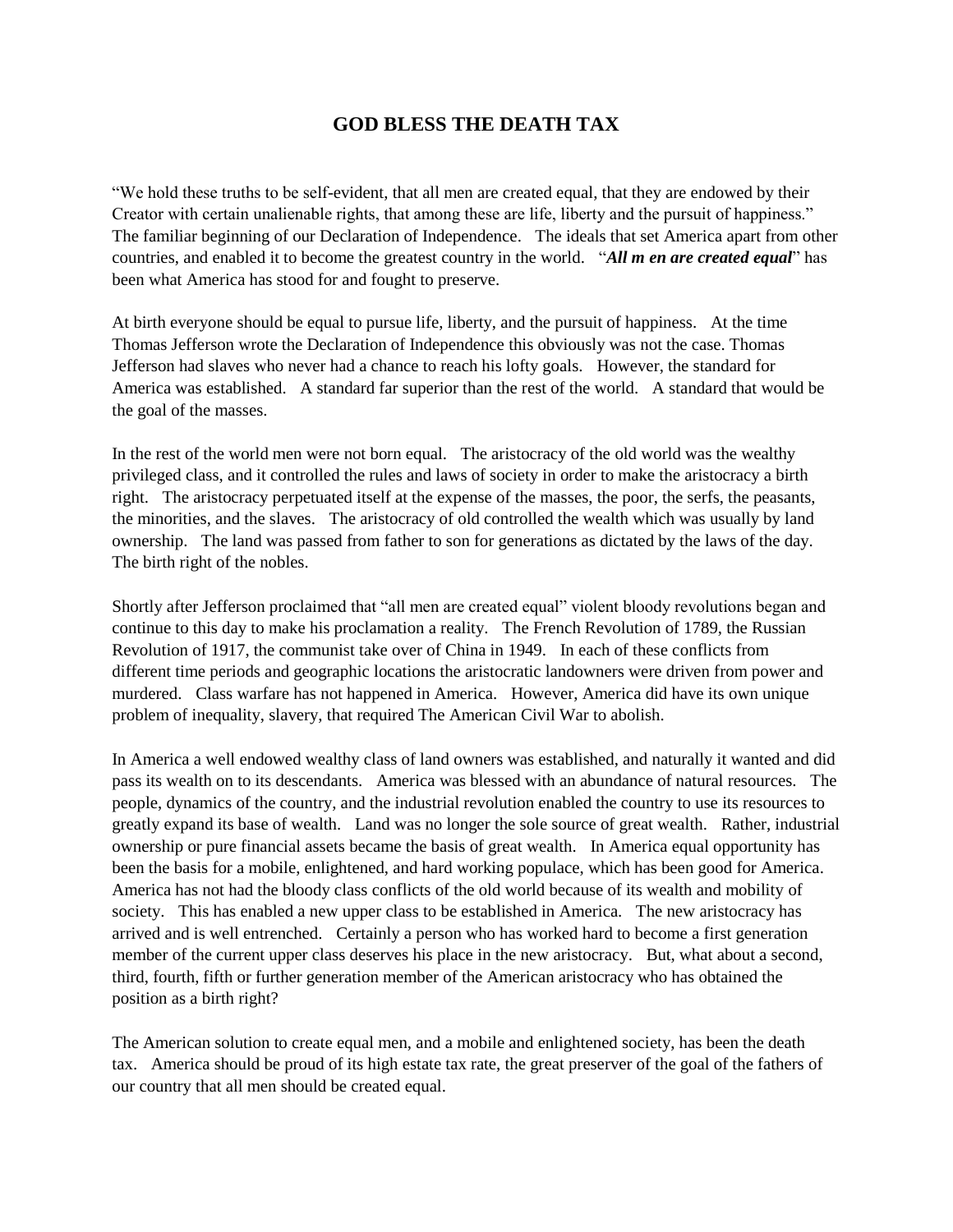## Page 2

Certainly, there should be debate concerning the particulars of the death tax such as the exemption level, the rate, the marital allowance, gifts, the taxation of a family business, charity donations, trusts, adjustments for inflation, the role of estate taxes as a source of government revenue, and other issues. The fact that parents work hard to make life better for their children has to be balanced by the fundamental principle that in America all men are created equal.

Some Americans want to drastically change this principle upon which our country was founded. In the last few years federal laws have been passed to raise the estate tax exemption and lower the tax rate. Prior to the year 2000 the exemption was \$600,000, and the top tax rate was fifty five percent. The exemption is presently at two million dollars, and is scheduled to increase to 3.5 million dollars in 2009. The top rate has been reduced to forty five percent. There will be no death tax levied on estates of individuals who die in the year 2010. However, in 2011 the estate tax will return to what it was in 2001. The intent of the current law was to have congress write new estate tax legislation before the year 2011. In 2006 both branches of the Republican controlled congress attempted to pass legislation that would permanently abolish the estate tax. The proposal passed in the U.S. House of Representatives, but failed in the Senate due to the minority blocking the legislation by way of a threatened filibuster, which is proper under Senate rules. The majority lacked three votes to beat the threatened filibuster. Another attempt was made by linking together the same estate tax legislation with legislation that would increase the federal minimum wage. The linked legislation passed the House, but could not beat a threatened filibuster in the Senate due to the estate tax provision. Millions of the poorest citizens were denied a pay increase, because of the political power of the wealthiest. Are the wealthy paying their fair share of taxes? Currently the highest tax levied on earned income greatly exceeds the rates on capital gains. Most large estates in this country have accumulated their wealth by way of capital gains, because of the low tax rate on capital gains or because the estate holds assets that have greatly appreciated in value and have never been subjected to any tax. The calculated capital gains at the time of death are not taxed, and the value at the time of death becomes the basis for calculating future capital gains. Under the current system if the value of the estate exceeds the exemption (ie. currently two million dollars) the estate is subject to the estate tax and the untaxed or under taxed capital gains will be subject to the estate tax. With no estate tax the wealthiest who most likely acquired their wealth by means of capital gains escape from paying taxes. The heirs inherit the wealth in its entirety, and thus the American aristocracy is perpetuated at the expense of the average American who is paying his fair share of taxes mainly through income tax and social security tax.

The current estate tax affects less than one percent of the nations families. "In 2004, the latest year for which data are available, just 726 tax returns were filed for estates worth \$20 million or more, and only 520 of them paid any estate tax at all. Those that did paid just 19 percent of their values" (New York Times, June 10, 2006, page B3).

"Repealing the estate tax would lead to a reduction in federal revenues of more than \$700 billion in the first 10 years after it became effective in 2011, according to the Joint Committee on Taxation (New York Times, June 9, 2006, page C2). Is the \$700 billion to be paid by the less wealthy?